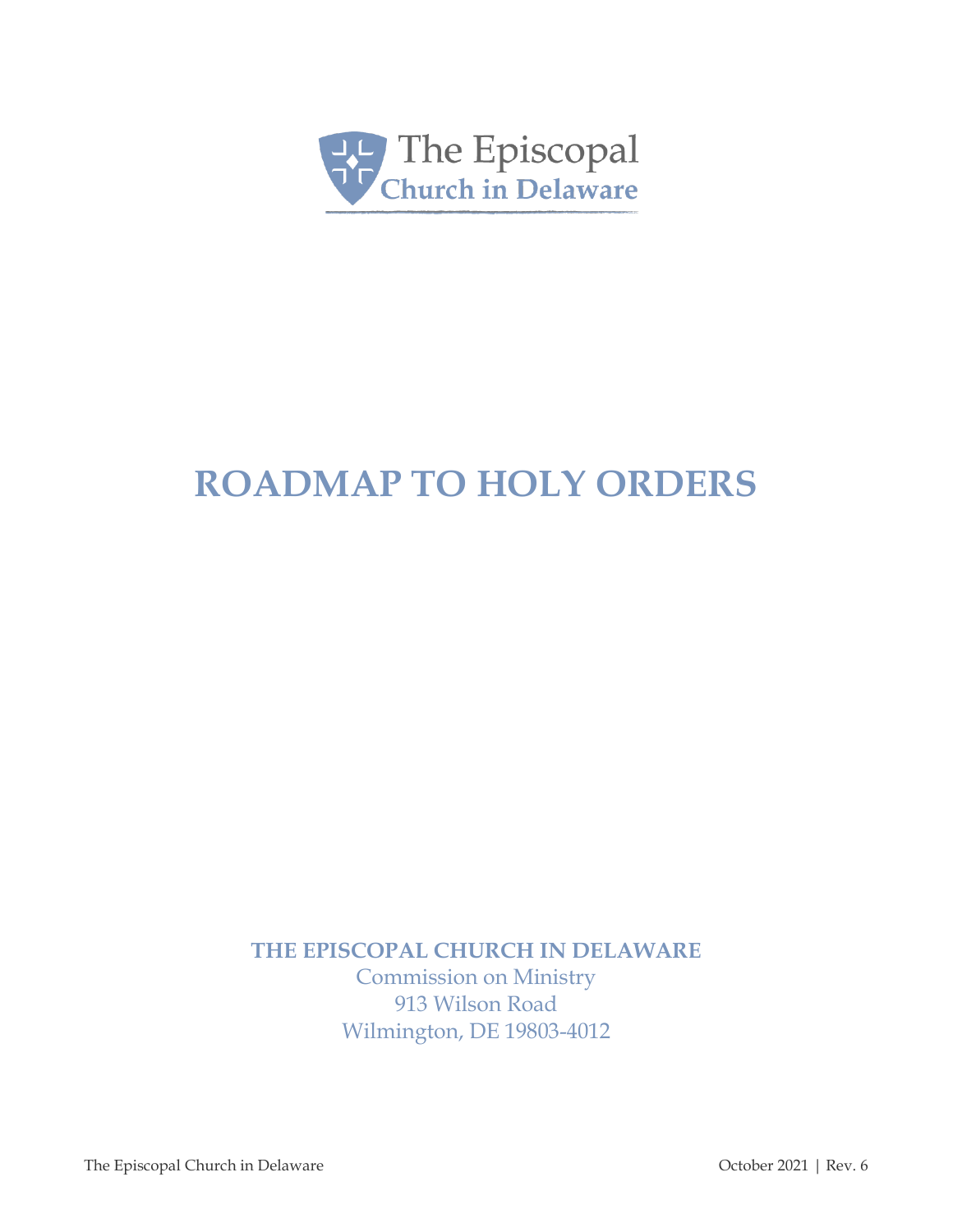

Greetings in Christ!

We are grateful that you are willing to assist those discerning a call from God.

This manual describes what happens in the process that leads from initial inquiry to ordination. It is a long process with several stages involving many people. Many questions, some of them very difficult questions, must be raised and answered fully and honestly. The shape of this process reflects the seriousness with which we take ordained Christian ministry, and the great importance of the discernment needed to provide the church with able and welltrained, spiritually grounded leaders.

The Episcopal tradition understands that a call to ordination comes in the context of the Christian community. Sometimes it is the community that first discovers a potential deacon or priest among its members and asks that person to begin discernment. Sometimes it is the person who first feels a call and looks to discern that call with the community of faith.

The Commission on Ministry (COM) works with both aspects of the call. We help individuals use the resources of their faith and diocesan communities in clarifying a call. We also strongly encourage local congregations to recruit potential leaders who have the gifts needed in the Episcopal Church in Delaware.

No document can provide all that is necessary. The COM stands ready to respond to your questions and together with you discover the best path forward.

*Commission on Ministry 2021*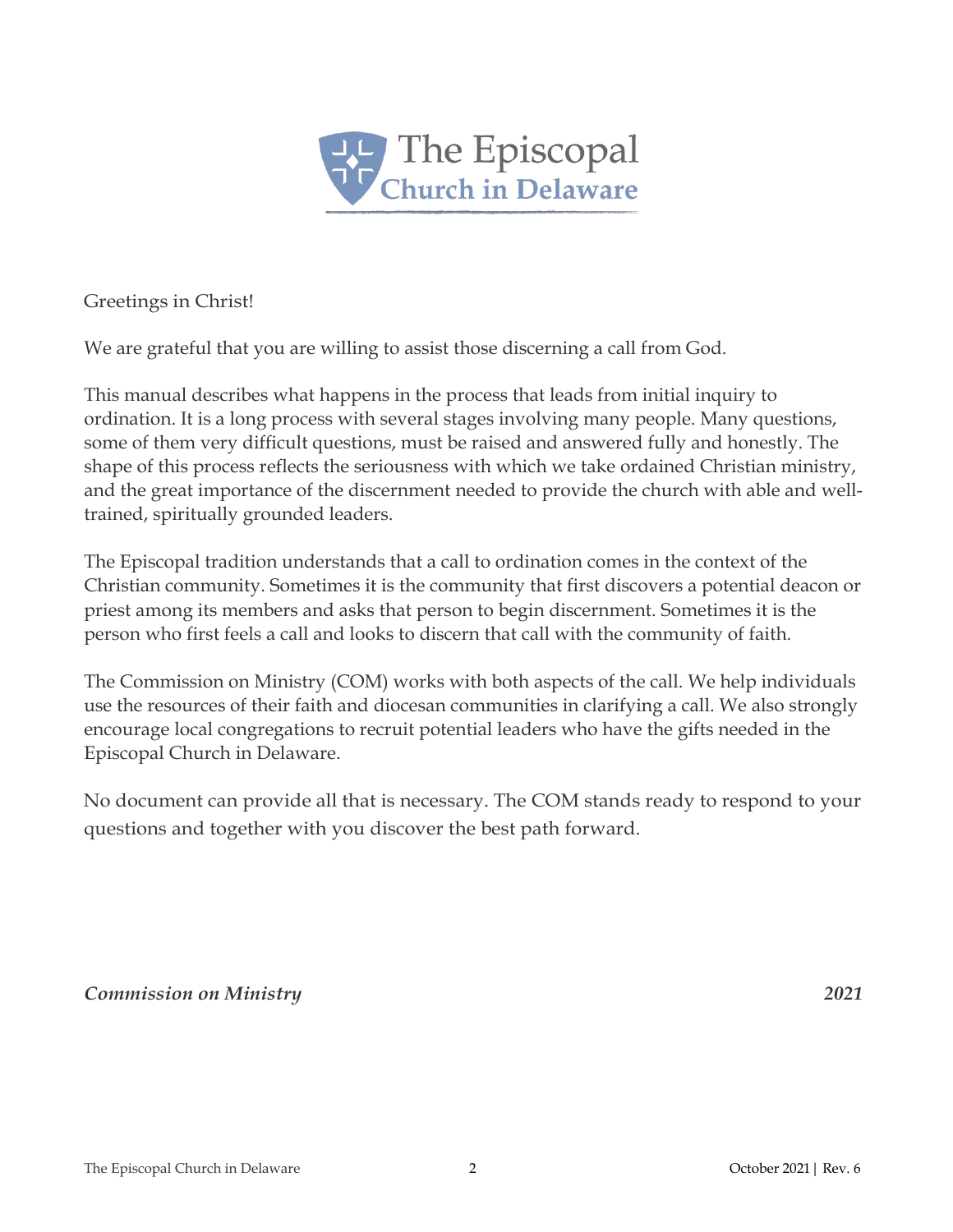# **On Christian Discernment**

"You did not choose me, but I chose you and appointed you that you should go and bear fruit and that your fruit should abide…" Jn. 15:16

"We have received not the spirit of the world, but the Spirit, which is from God, that we might understand the gifts bestowed on us by God… The unspiritual man does not receive the gifts of the Spirit of God because they are spiritually discerned." 1 Cor. 2:12-14

"For by the grace given to me, I bid everyone among you not to think of himself more highly than he ought to think, but to think with sober judgment, each according to the measure of faith which God has assigned him. For as in one body, we have many members, and all the members do not have the same function, so we, though many, are one body in Christ, and individually members one of another. Having gifts that differ according to the grace given to us, let us use them…" Romans 12:3-6

How do I know what God wants me to do? What is God's will for my life? Where do I fit in the life of the church?

It seems few people sit down long enough to ponder these big questions; even fewer have the courage and presence of mind to seek the answers. The fact that you're reading this suggests you're one of those few.

The work of discernment takes many forms, and features in every facet of life: where do I put my energies this day; what to say or do at any moment; whether to marry, and if so, whom; whether to enter a deeper awareness of who you are in Christ, and what he would have you do in service to him.

The bigger questions are harder to answer because discernment is far more than just gaining enough information to be able to make a sensible decision. The work of discernment, especially the journey of discerning one's calling or vocation, is not at all straight-forward. We see "through a glass, darkly" (1 Cor. 13:12). Christian discernment is as much if not more a matter of the heart as of the head. Remember our Lord's Sermon on the Mount, especially Mt 5:8: "Blessed are the pure in heart, for they shall see God." Authentic discernment begins through the Holy Spirit guiding us to an awareness of the truth through faith: the truth about God, the world, and the truth about oneself in Christ, as a member of his Body.

True Christian discernment involves 1) making a reasonable judgment on what is true in the light of faith, and 2) coming to an awareness of the inclinations or desires within us, and their relationship to that truth. If we're to find our calling, our hopes and desires must line up with what is true about us, and again, our tradition confesses this to be seen only through faith rooted in community. True discernment cannot happen apart from humility, constant prayer, deep reflection, and close consultation with other discerning Christians who know us well.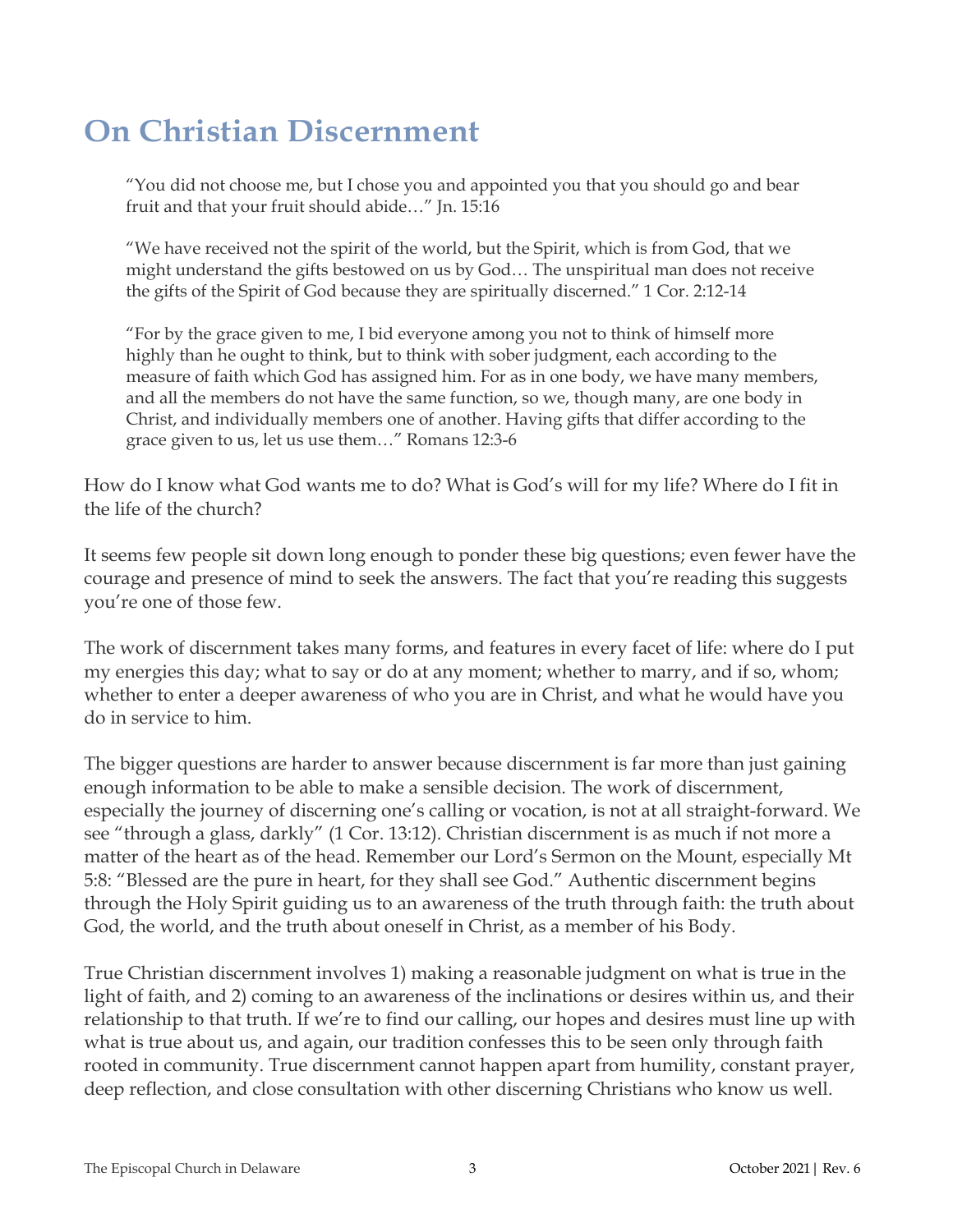Only a clear mind aided by a loving heart can discern the love of God our Creator, and God's loving intentions for us.

So Christian discernment begins in, is motivated by, and ends in love: in the love of God, in love for Christ and his Church, and love of self, finding one's place of service as a member of Christ's body as one part grafted into the whole. This makes the search for one's Christian vocation less awareness of possible courses of action and identity, and more a search for the life God intends for us; our search is not simply for a life we think seems like a good idea at the time, but the *right* life. Christian freedom is not the ability to become whatever one wishes to become, to decide whether or not one wishes to be celibate or married, a deacon or a priest, or even to remain a member of the laity; rather, Christian freedom is found in becoming who and what God created us to be, embracing how God intended our lives to unfold to share in and testify to God's saving purposes in the world through Christ. The church cannot compel any person to any vocation; but a failure to discern and then embrace one's vocation, whatever it might be, is a failure to embrace one's well-being in Christ.

Different people begin to discern God calling them to Holy Orders in different ways. Some feel drawn to pastoral ministry from a very young age, others wake up to the idea at a more mature age, often when they are well into a secular career. Some respond immediately to the call, some put it off for a few years, even decades, sometimes it goes an entire lifetime without action. Sometimes a parent or a spouse will begin to suspect their loved one might have a clerical vocation well before the one being called. A growing awareness of a vocation to ordained ministry can feel terrifying or invigorating, burdensome, or like the sudden lifting of a weight. The reactions of family members and friends typically range anywhere from enthusiastic support to bitter opposition and everything in between.

Regardless of the variety of experiences we have due to our varied personalities and backgrounds, if you are indeed called to Holy Orders, there is nothing quite like moving towards the unity found in sharing a common identity with one's ministerial colleagues and, ultimately, with Christ himself.

If you think your well-being in Christ might involve ordination as a deacon or priest, then you have a duty and a responsibility to Christ, the church, and yourself to enter a period of discernment with the church. This process begins by talking with those closest to you, and eventually by having a conversation with your priest, who will guide you in any further steps if any. Taking this first formal step requires courage; but if you're becoming aware of a greater sense of calling to Christian service and ministry, there's no other way to find peace apart from entering a period of discernment with the church. This discernment process might end in your finding a wonderful and engaging ministry as a member of the laity being ordained; it might end in your finding now is not the time; it might end in your being ordained. All are good. What matters is that you gain more clarity about who and what Christ has made you to be.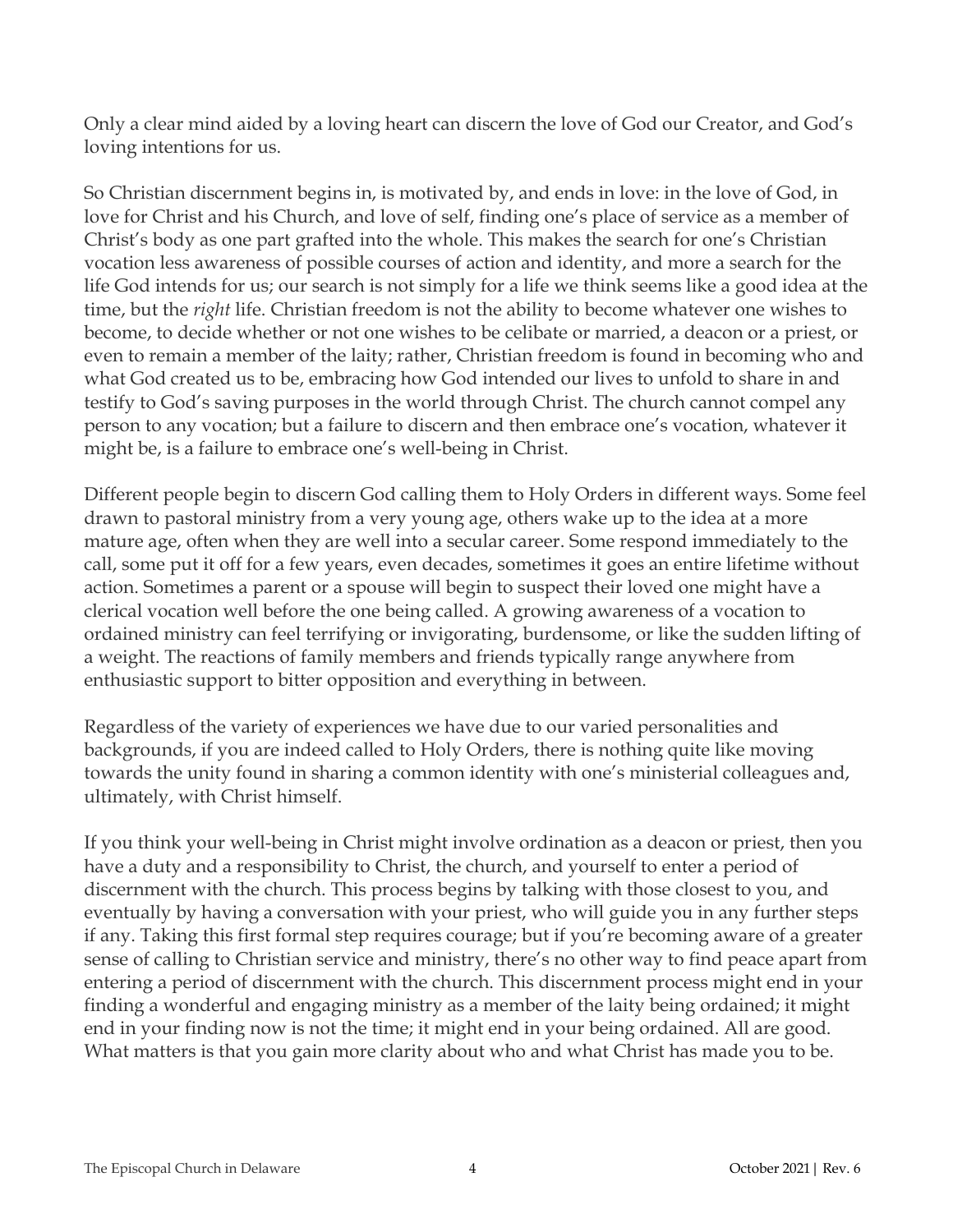

# **Overview of the Discernment Process**

# **The Roadmap to Holy Orders**

The road to ordination begins and ends with the bishop. Along the way, however, many others are involved in the work of discernment, including your parish priest, and other faithful Christians in your parish, as well as at the diocesan level. This work involves five distinct steps: aspirancy, nomination, postulancy, candidacy, and ordination. This process can take three or more years from nomination to ordination.**\***

Important Notices:

- Before embarking on discernment, familiarize yourself with the relevant portions of the most current Constitution and Canons of the Episcopal Church (III.5-9), as well as the ordinal in the Book of Common Prayer.
- Anyone wishing to pursue ordination in the Episcopal Church in Delaware is required to agree with and abide by the historic faith and practice of the Anglican/Episcopal tradition as found in the Book of Common Prayer (1979), as well as other approved liturgies and Canons which articulate our faith, and conform to the doctrine, discipline, and worship of the Episcopal Church.
- Please note, you may begin the discernment process before reaching the minimum age for ordination, but you must be 24 years of age before the date of your ordination to the diaconate.

The following portion of this document is a summary of the discernment process from beginning to end. Where rector/sponsoring priest is written, presume that priest-in-charge, vicar, or sponsoring priest is also applicable.

Use this document as a guide for the journey. Though it contains valuable information, please note that it is not exhaustive and may be changed at any time, and additional requirements may be added. Consult the Commission on Ministry (COM). All forms referenced in this document may be found on the diocesan website.

#### **APPENDIX I provides a timeline of accountability for steps in this process.**

**\*** For those already ordained in another church who wish to become an Episcopal priest and/or deacon consult guiding documents available on the diocesan website.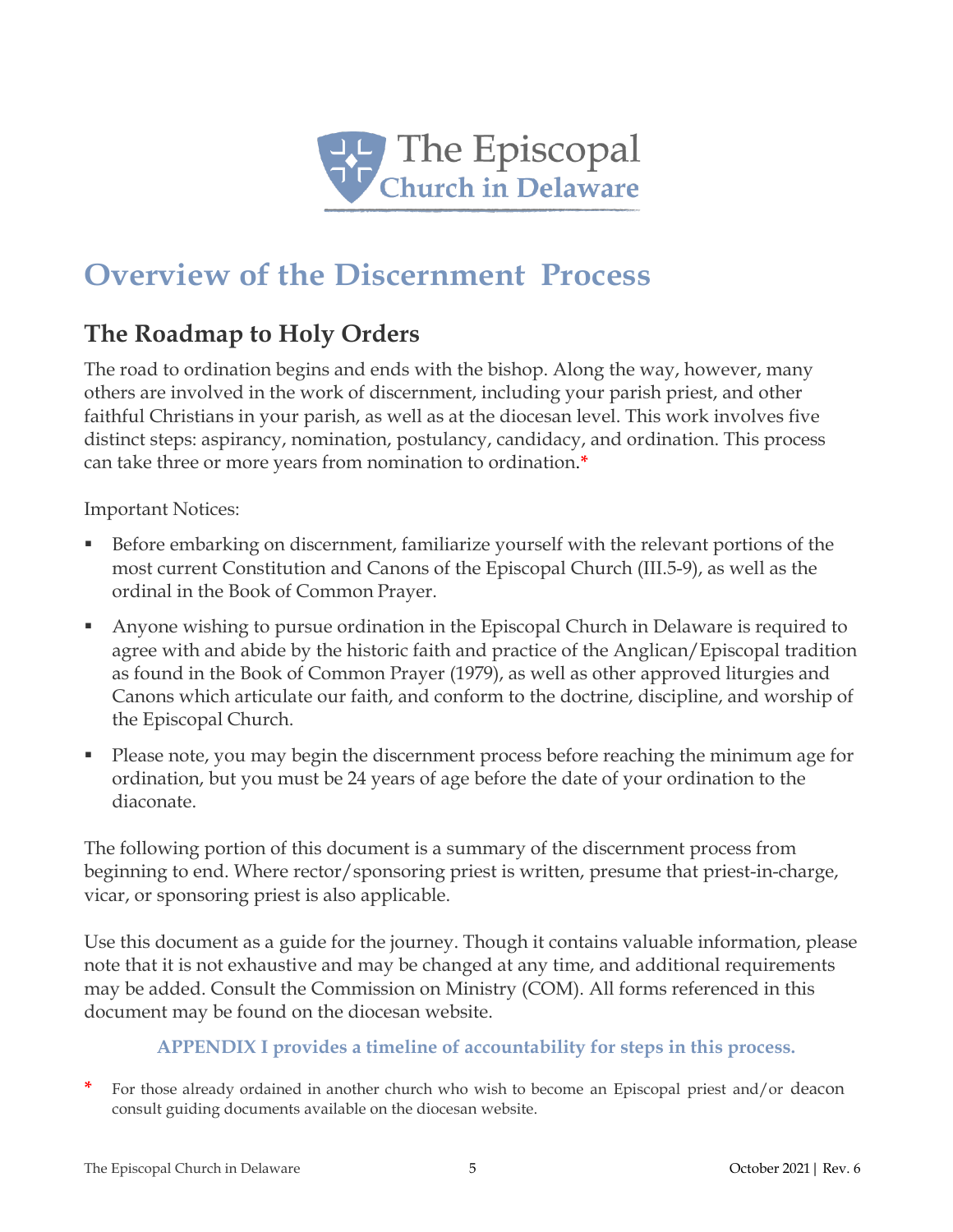# **Beginning the Journey**

# **Becoming an ASPIRANT for Holy Orders**

Discernment begins informally with those who know you best: your family and friends, your priest, and other members of your parish. When the time is right, you begin your first steps as an inquirer as follows:

- Have an intentional conversation with your rector/sponsoring priest about beginning formal discernment. Date:
- Attend a diocesan discernment retreat and Holy Orders orientation if you have not already (consult the website for dates). Attending the retreat is not a commitment to discern, but rather an opportunity for you and your spouse (if applicable) to explore the idea of beginning formal discernment. This retreat is required for all who wish to move forward in discernment. Date of Attendance: \_\_\_\_\_\_\_\_\_\_\_\_\_\_\_\_
- Your rector/sponsoring priest submits a letter to the bishop describing the discerning conversations held with you (no specific FORM) before you meet the bishop. Date:  $\overline{\phantom{a}}$
- Schedule a meeting with the bishop (after speaking with your priest) through the bishop's executive assistant to discuss your interest in beginning formal discernment. This first meeting is one-on-one, just you and the bishop. Be sure to introduce yourself to the canon to the ordinary if you haven't already. Date Scheduled: \_
- You become an aspirant if/when the bishop approves you to engage in formal discernment. Date:
- Notify**\*\*** [notification is acceptable by email] both the COM [com@delaware.church] and your rector/sponsoring priest of the bishop's decision. Date:

### **The Road to Nomination**

Once you've been made an aspirant, discernment begins at the parish/congregation level, community of faith level. A discernment group will work with you to determine whether to nominate you to pursue Holy Orders at the diocesan level. Yourrelationship with this group is a vitally important part of the work of discernment, and you will need their support to continue formal discernment.

 Your rector/sponsoring priest, in consultation with a COM liaison, convenes a Congregational Discernment Group(CDG), or the bishop convenes a Community of Discernment Group. Date:

**\*\*** Notification is acceptable by email.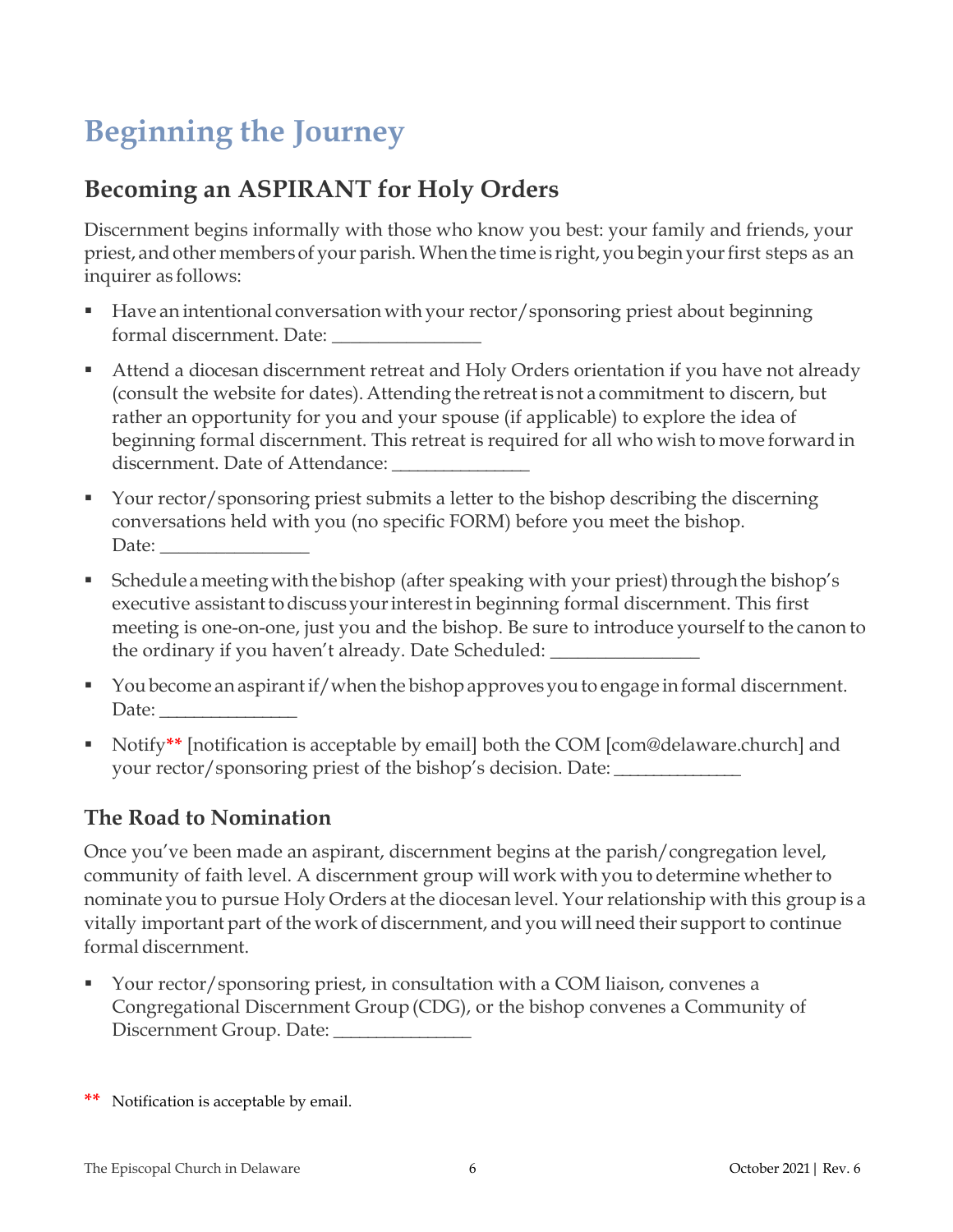- Provide a spiritual autobiography (no less or more than five pages) for the CDG before they meet. Talk with your priest about this biography. Date Submitted:
- Meet with your Congregational or Community Discernment Group. A CDG meets for a period of at least six to eight regular meetings (about ninety minutes each) over three to five months before making its recommendation. Date Begun: \_\_\_\_\_\_\_\_\_\_\_\_\_\_\_\_ and Date Completed: \_\_\_\_\_\_\_\_\_\_\_\_\_\_\_\_
- $\blacksquare$  When their interview process is complete, your CDG submits a report along with their final recommendation to the parish vestry (FORM A). Date: \_\_\_\_\_\_\_\_\_\_\_\_\_\_\_\_\_\_\_\_\_\_\_\_\_\_\_\_\_
- If they decide to nominate you, the vestry submits their nomination to the bishop through the Mission Support Office (FORM B) along with a copy of FORM A. Date:
- Your rector/sponsoring priest submits a recommendation (FORM C). Date:
- If you are nominated by your parish and supported by your rector/sponsoring priest, you write a letter to the bishop accepting their nomination (FORM D) and you become a nominee. Our church' scanons require that your letter contains the following information:
	- 1. your full name and date of birth,
	- 2. length of time you've been resident in the diocese,
	- 3. evidence of your baptism and confirmation,
	- 4. whether or not you've previously been nominated or applied for postulancy in any other diocese,
	- 5. description of your discernment process thus farfrom your point of view, and
	- 6. indication of all degrees you've earned and certified areas of specialization, together with copies of official transcripts and/or certifications awarded. Date Submitted:
- Send a digital headshot photo for your file. Date: \_\_\_\_\_\_\_\_\_\_\_\_\_\_\_\_\_\_\_\_\_\_\_\_\_\_\_\_

Once you become a nominee, discernment moves from the parish/congregation to the diocesan level, where you discern with and gain the support of the COM. The COM is made up of both clergy and lay members from across Delaware, and their role is 1) to discern for themselves and confirm your vocation sensed by the bishop and affirmed by your vestry, and 2) to observe whether you are internalizing all that you are learning and experiencing in discernment and formation. Their role is to make a recommendation to the standing committee and bishop that you be approved for the various stages leading up to ordination and ultimately for ordination itself. While their function is to advise the bishop, your time in discernment with the COM is a vital part of the process and should be engaged accordingly. The first step in progressing towards ordination is, again, being granted postulancy.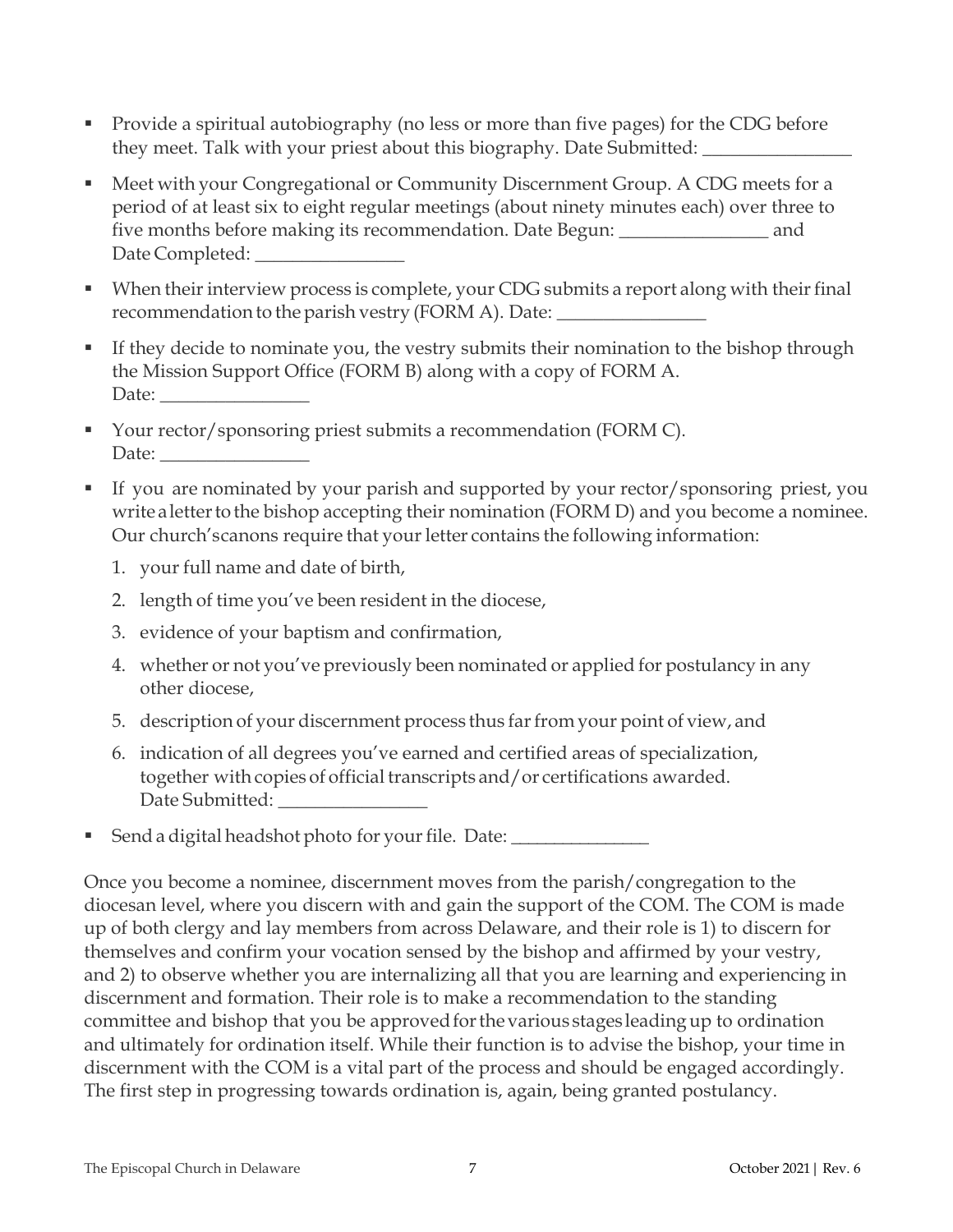# **The Road to Postulancy**

The road leading to postulancy is a time of more intense and focused discernment.

- Complete the Application (FORM E) which is extensive and requires several essays. Please allow considerable time to complete them prayerfully. Date: \_\_\_\_\_\_\_\_\_\_\_\_\_\_\_\_\_\_\_\_
- **Complete Release of Information (FORM F). Date:**
- Complete Release of Information to Applicant Only (FORM G). Date:
- Complete the Financial Statement (FORM H). Date: \_\_\_\_\_\_\_\_\_\_\_\_\_\_\_\_\_\_\_\_\_\_\_\_\_\_\_\_\_
- Complete the Nominee Agreement (FORM I). Date:
- Complete the Background Check (FORM J). The cost is borne by the diocese. Date:
- Mental Health Examination [psychological] (scheduled through the Mission Support Office). The cost for this exam is borne by the diocese. Date: \_\_\_\_\_\_\_\_\_\_\_\_\_\_\_\_\_

Note: The COM receives a summary of the psychological evaluation.

- Meet with the bishop after the bishop receives and reviews the results of the background check and psychological examinations. At that time the bishop will, among other matters discuss with you your financial resources and other means of support throughout preparation for ordination. The bishop decides whether you proceed to meet with the Commission on Ministry. Date: \_\_\_\_\_\_\_\_\_\_\_\_\_\_\_\_
- The chair of the COM will send you a request for an interview. Your rector/sponsoring priest and your spouse/partner (if applicable) may accompany you in this interview. Date Received: \_\_\_\_\_\_\_\_\_\_\_\_\_\_\_\_

# *Scheduled Date for Postulancy Interview with the COM:* \_\_\_\_\_\_\_\_\_\_\_\_\_\_\_\_

The bishop receives and reviews the results of the background check and psychological examinations and the COM's recommendation and makes a judgment on whether to grant you postulancy. If you are made a postulant, the bishop may invite you to discuss any developmental recommendations the COM may have given.

After your interview, if the COM recommends and the bishop grants postulancy, you will be directed to complete the canonically required medical examination.

- Medical Examination (FORM M). To be scheduled with your own doctor. You are responsible for the cost. Date:
- You submit evidence of your Safe Church training (consult diocesan website or Mission Support Office). Date of Submission: \_\_\_\_\_\_\_\_\_\_\_\_\_\_\_\_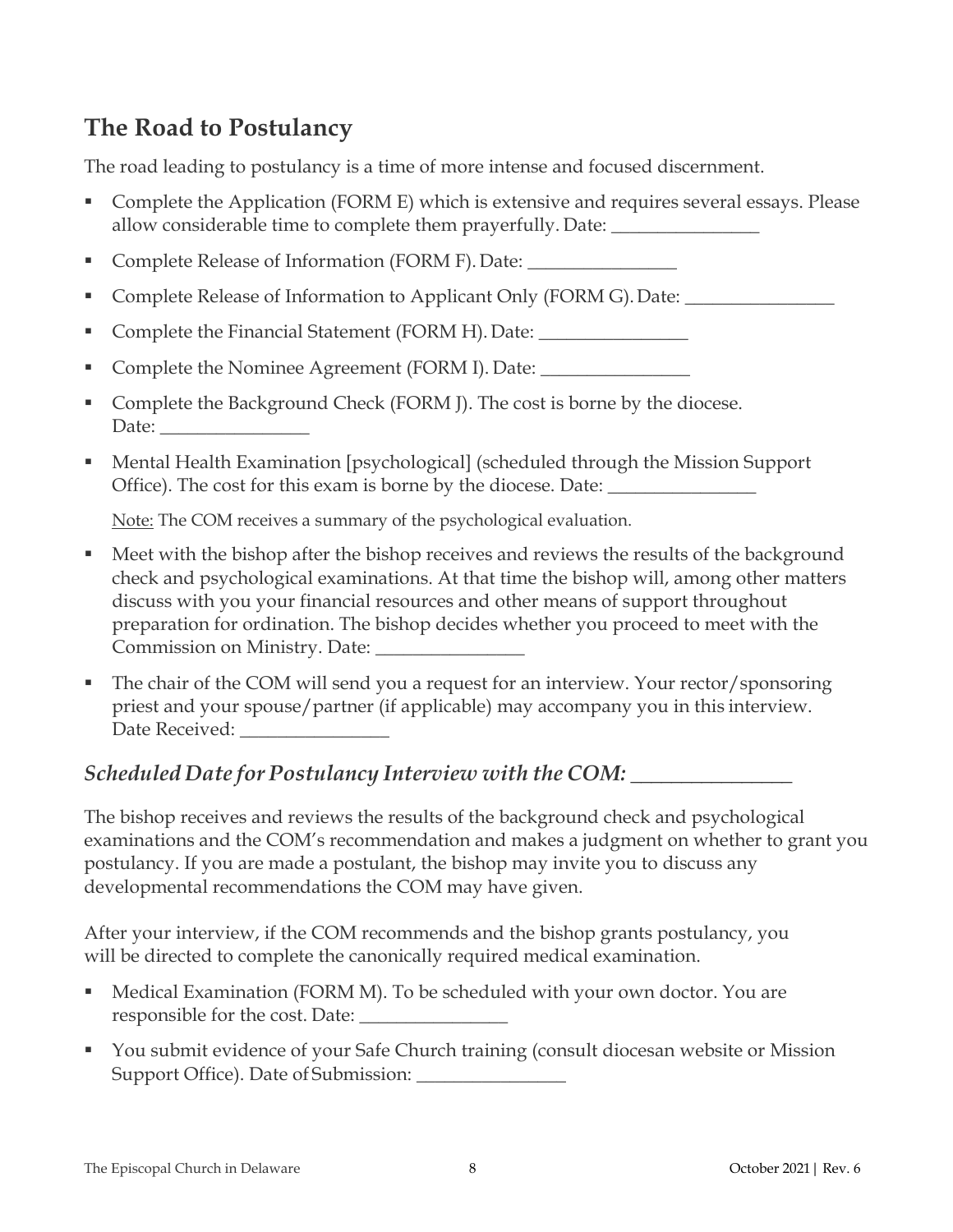Note: The canons of the Episcopal Church require the background check and the mental and medical health examinations to have been completed within 36 months (three years) of your ordination to the priesthood and/or diaconate. Any of these more than three years old at the scheduled date of your ordination will need to be done again.

# *DatePostulancyGranted by theBishop:* \_\_\_\_\_\_\_\_\_\_\_\_\_\_\_\_

Note: Once you become a postulant, your relationship with the bishop becomes closer and more formal. The bishop will need to be made aware of any significant life changes, including things such as the need for a new job, a desire to get married, etc., as these can have a significant impact on discernment and formation.

As postulant, you are expected to cease participation, if any, on parish and diocesan committees and commissions during your formation.

The Postulant for Priesthood typically enrolls in and attends a program of preparation for ordination at an institution approved by the Bishop, the Commission on Ministry, and the Standing Committee. Approved seminaries and/or other educational institutions will provide opportunities to study in the following canonical areas: The Holy Scriptures; Church History, Christian Theology, Christian Ethics and Moral Theology – including environmental ethics and theology; Christian Worship according to the use of the Book of Common Prayer, the Hymnal, and authorized supplemental texts; The practice of Ministry in contemporary society, including leadership, evangelism, stewardship, ecumenism, interfaith relations, mission theology, environmental stewardship and care of creation, and historical and contemporary experience of racial and minority groups

#### **Consult Canon II.8.5 for additional guidance on preparation for ordination as it may relate to non-residential seminary preparation.**

You will also be assigned a member of the COM as a liaison, to provide support and encouragement along the way.

### **APPENDIX II is about Sustaining Yourself during formation.**

# **The Road to Candidacy**

The road to candidacy is a time focused on your continued theological and spiritual formation. The interview for candidacy is an opportunity to check in with you, the discerner, making sure you are (1) demonstrating the same qualities that were evident at your postulancy interviews, (2) still confident and growing in your sense of vocation, and (3) receiving suitableformation.

 Complete any supplemental requirements or conditions specified by the COM and the bishop that may have been given.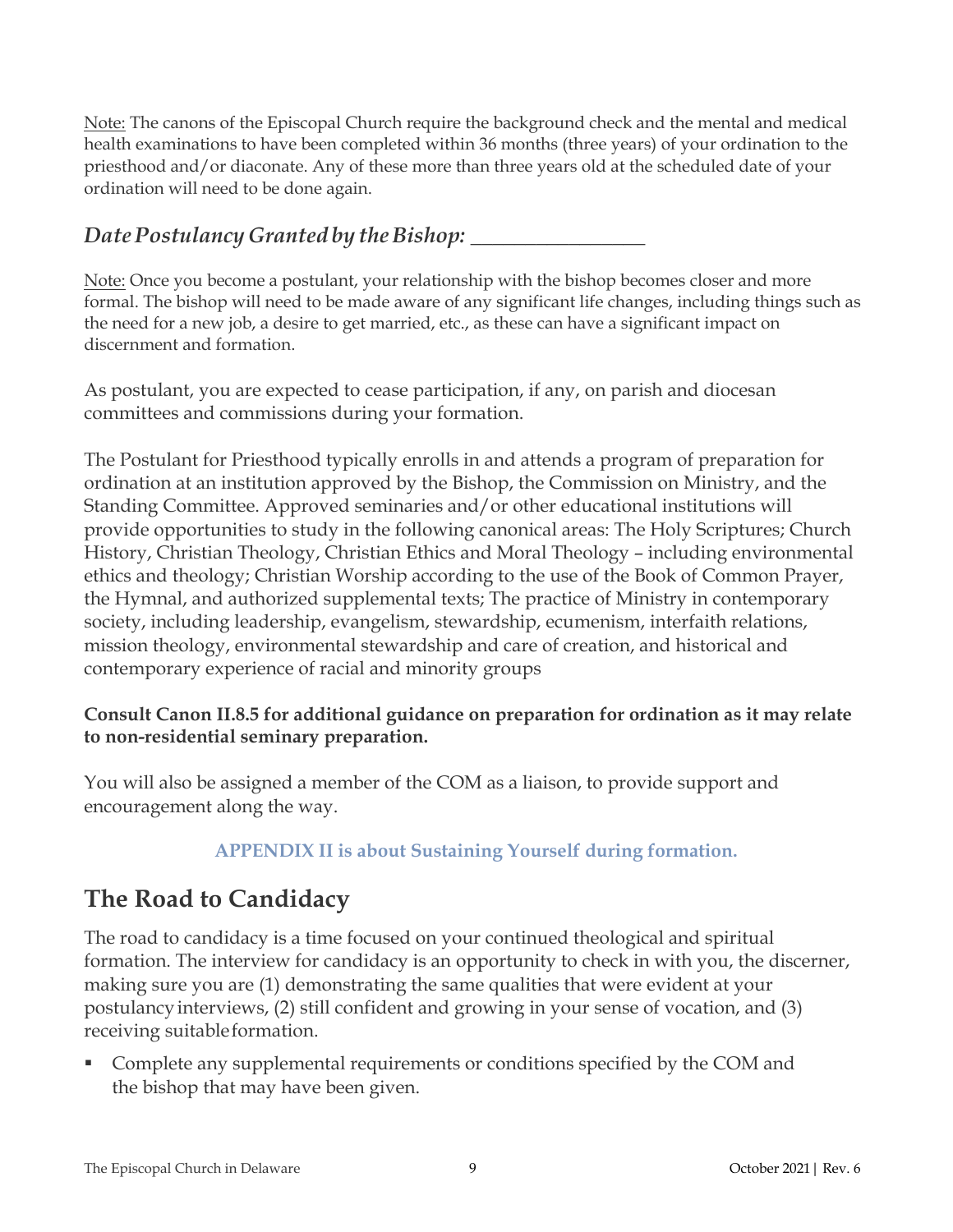- Write the bishop four times a year, during the Ember Days, which may be found in the Book of Common Prayer. DO NOT NEGLECT THESE LETTERS. They are canonically required and important both for informing the bishop as to your progress and well-being and as an indicator of your active engagement in the ordination process. Failure to submit letters can result in corrective action, and continued disengagement can result in being removed from the discernment process.
- Before your interview, submit the following if you have not already done so:
	- 1. Documents/evaluations from your completion of one unit of an Association for Clinical Pastoral Education program (ACPE-CPE is preferred). (In some cases, a CPE-equivalent experience may be approved, or a rigorous and challenging missionary experience. The bishop must approve any alternative.)
	- 2. Letter of reference and any other relevant documentation from a ministry practicumor field education experience or parish internship
	- 3. Proof of anti-racism training and education on Canons and Constitution as well as the Title IV Disciplinary Process. Date Submitted: \_\_\_\_\_\_\_\_\_\_\_\_\_\_\_\_

If your process is on the timeline of a three-year residential seminary, in your second year your parish vestry completes and submits their Reaffirmation for Candidacy for Holy Orders (FORM N). (NOTE: The length of postulancy could be different, depending on the nature of your approved discernment process and formation. Please consult with the COM regarding the timing of your application for candidacy.) Date Submitted:

- $\blacksquare$  Once the Mission Support Office (the diocese) receives (FORM N), you write a letter to the bishop applying for candidacy (FORM O). Be sure to include in the letter, the date you were admitted as a postulant. Date:
- Submit anupdate to your spiritual autobiography,reflecting onyourdevelopment and growth since your application for postulancy. Date Submitted: \_\_\_\_\_\_\_\_\_\_\_\_\_\_\_

Note: If all necessary materials are not submitted promptly, your interview could very well be postponed to a later date.

# *Scheduled Date forInterview with the COM:*

If the COM recommends you for candidacy, the Standing Committee will interview you as well. Their approval is required before you can be made a candidate. Beyond getting to know you, their canonical responsibility is to ensure that you are being adequately and properly prepared for ordained ministry according to the canons of the church and according to our bishop's standards and expectations.

### *ScheduledDate forInterview withtheStanding Committee:*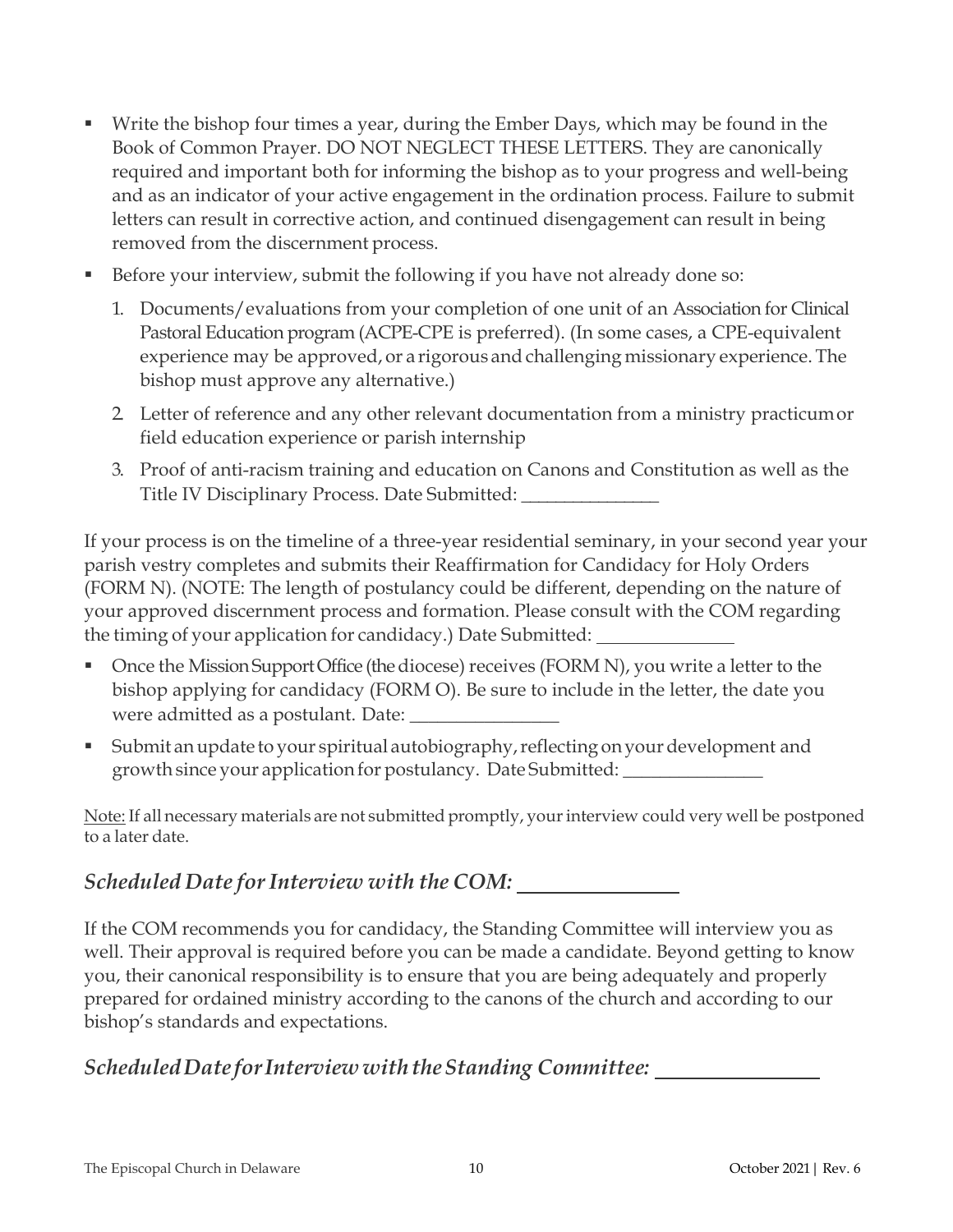Note: Your rector/sponsoring priest can accompany you in this interview. Your spouse/partner will not attend this interview.

If the bishop accepts the recommendation of the COM and the certification of the Standing Committee, you will be made a candidate for Holy Orders.

## *DateCandidacyGranted by theBishop:*

# **The Road to Ordination – Transitional Diaconate**

As candidate,

- **Complete any supplemental requirements or conditions specified by the COM and the** bishop.
- Continue to write the bishop four times a year during the Ember Days.
- Continue your formation, which should be at or nearing completion.
- Submit your most recent seminary transcript(s) or educational program record to the Mission Support Office. Date:
- Submit any outstanding items related to ministry practicum/field education/internship, and CPE/mission experience, etc.
- **Complete and pass Diocesan Ordination Exams, if any, or General Ordination Exams** (GOE) Date: \_\_\_\_\_\_\_\_\_\_\_\_\_\_\_\_ (This step may be taken during your time as a transitional deacon.)
- Request endorsement for ordination to the diaconate from your sponsoring congregation/ parish (FORM P). Date: \_\_\_\_\_\_\_\_\_\_\_\_\_\_\_\_
- Write a letter to the bishop requesting ordination to the diaconate, being sure to include the dates you were admitted to postulancy and candidacy (FORM Q). Date: \_\_\_\_\_\_\_\_\_\_\_\_
- The COM may interview you. Scheduled Date: \_\_\_\_\_\_\_\_\_\_\_\_\_\_\_\_
- The Standing Committee will interview you. Scheduled Date: \_\_\_\_\_\_\_\_\_\_\_\_\_\_\_\_\_\_\_\_\_

If the bishop concurs with the recommendation and approval of the COM and Standing Committee, the bishop will approve you for ordination to the diaconate and schedule your ordination (in most cases no sooner than 18 months from the date of your nomination).

Diaconal ordinations are typically performedat typically the sponsoring congregation. The format and content of any invitations must be approved by the Mission Support Office before mailing. Consult the bishop regarding guidelines for ordinations.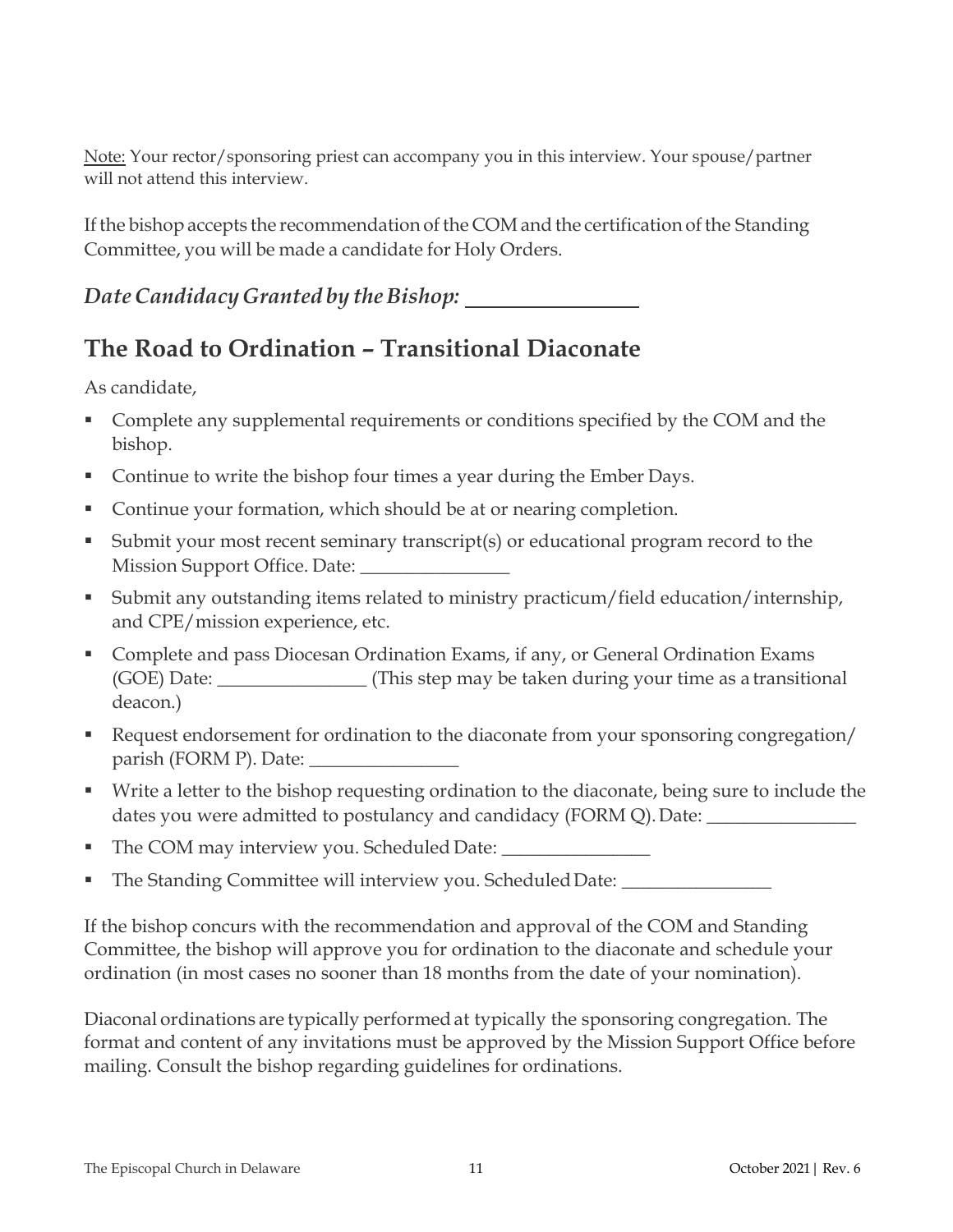*Scheduled Date for Ordination tothe Diaconate:* \_\_\_\_\_\_\_\_\_\_\_\_\_\_\_\_

# **The Road to Ordination - Priesthood**

If you are on the road to priesthood, you must be a deacon for an absolute minimum of six months. If you are ordained a deacon and are in a parish, the parish in which you currently minister as a deacon takes over as your sponsoring parish, as they are in the best position to observe your ministry and continued discernment towards the priesthood.

- Request endorsement for ordination to the priesthood from the vestry of your sponsoring parish (FORM R). Date:
- Your rector/sponsoring priest writes a final letter of recommendation. Date:
- Write a letter to the bishop requesting ordination to the priesthood, being sure to include the dates you were admitted to postulancy, candidacy, and the date you were made a deacon (FORM S). Date: \_\_\_\_\_\_\_\_\_\_\_\_\_\_\_\_
- The COM may interview you. Date: \_\_\_\_\_\_\_\_\_\_\_\_\_\_\_\_
- The Standing Committee will interview you. Date: \_\_\_\_\_\_\_\_\_\_\_\_\_\_\_\_\_\_\_\_\_\_\_\_\_\_\_\_\_\_\_

If the bishop concurs, the bishop will schedule your ordination to the priesthood in consultation with your rector/sponsoring priest (if applicable). You and your rector/ sponsoring priest are responsible for the planning of your ordination service. As with ordination to the diaconate, the format and content of any invitations must be approved by the Mission Support Office before mailing. Again, consult the bishop regarding guidelines for ordinations.

# *Date Approved* by the Bishop for Ordination to the Priesthood: \_\_\_\_\_\_\_\_\_\_\_\_\_\_

*Scheduled Date for Ordination to thePriesthood:* **\_\_\_\_\_\_\_\_\_\_\_\_\_\_\_\_**

Each newly ordained priest, whether employed or not, shall be assigned a mentor priest by the bishop in consultation with the Commission on Ministry. The mentor and priest shall meet regularly for at least a year to provide guidance, information, and a sustained dialogue about priestly ministry.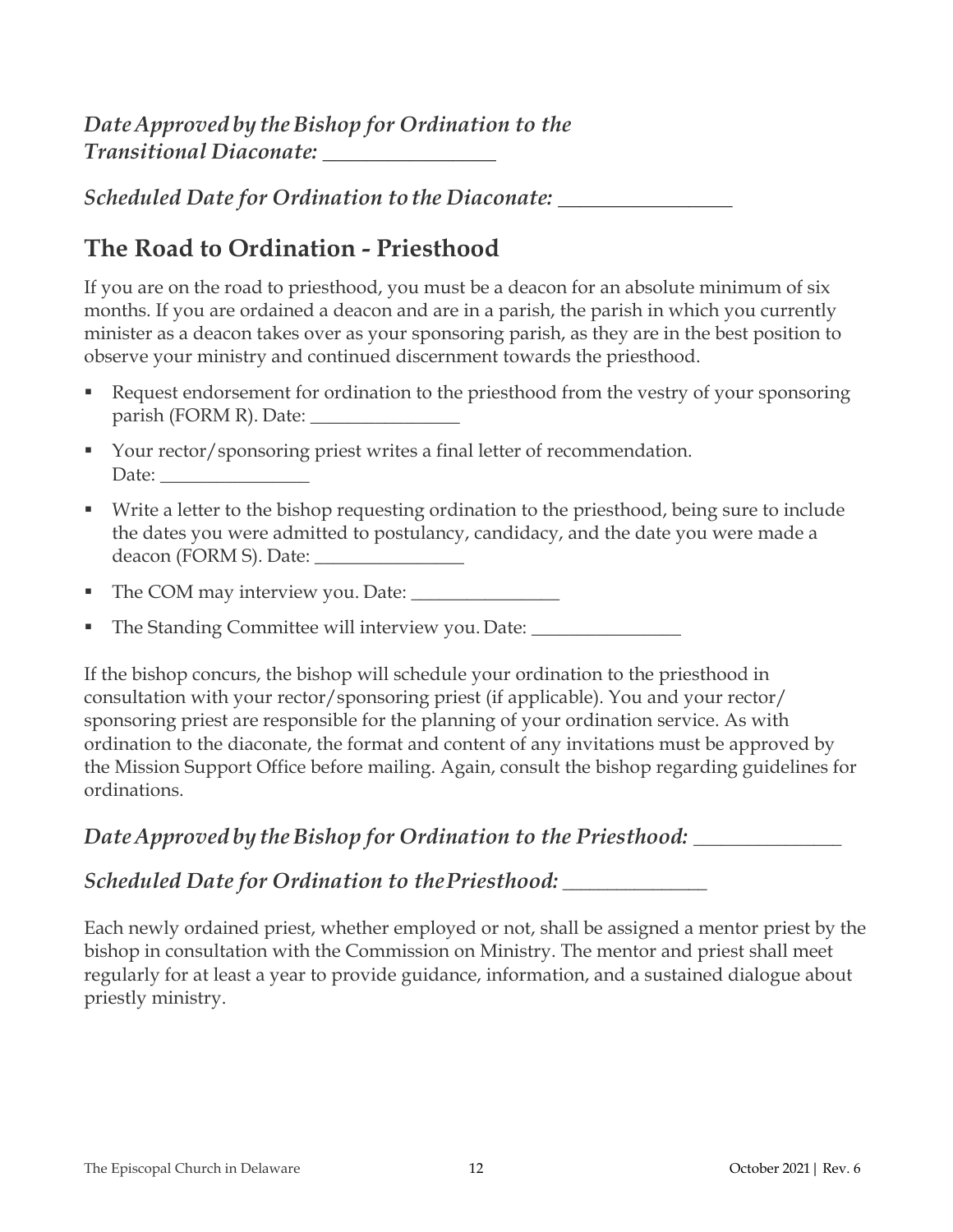We are grateful for the time, care, and effort you have invested in this ministry. The responsibility is weighty but of vital importance to the well-being and future of the Episcopal Church in Delaware and the church.

#### **A document adopted and adapted/edited with the permission of the Episcopal Diocese of Dallas TX.**

Completed original forms should be submitted to:

#### The Episcopal Church in Delaware Attention: Executive Assistant to the Bishop 913 Wilson Road Wilmington DE 19803-4012 (302) 256.0374 | [www.delware.church](http://www.delware.church/) Copies scanned/sent/emailed to Chair, Commission on Ministry[, com@delaware.church](mailto:com@delaware.church)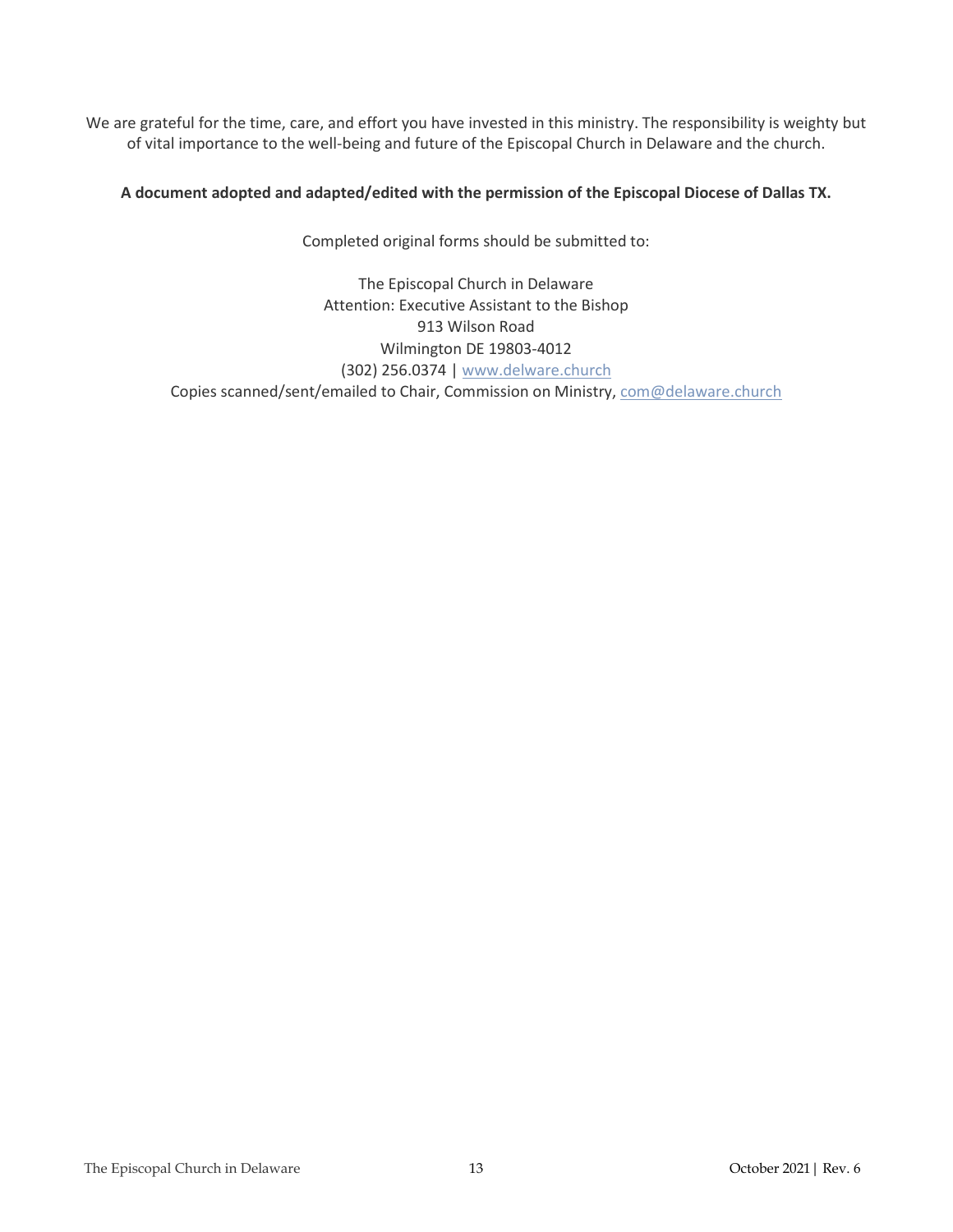# **APPENDIX I**

### **A Timeline of Expected Accountabilities Utilize FORMS as available on Diocesan Website**

### *After being named an Aspirant for Holy Orders*

**A Congregational Discernment Group (CDG), appointed** by a sponsoring priest (or bishop), is expected to begin its work together **within 45 days** of notification of Aspirant status.



A CDG meets for a period of at least six to eight regular meetings (about 90 minutes each) over three to five months before making its recommendation if the Aspirant is to become a nominee for Holy Orders.

**The Vestry** (or other body) receives the CDG recommendation and **submits its letter of support** to the bishop and Commission on Ministry along with that of the sponsoring priest **within 25** days of the conclusion of the work of the CDG.

### *After being named a Nominee for Holy Orders*

The **nominee schedules the psychological evaluation** directly. It is expected that the completion time for the **psychological evaluation and report to the bishop be no more than 60 days** following completion of evaluation.



Upon receipt of all required documents as part of the application for postulancy the nominee is notified. The **Commission on Ministry** is expected to **meet with the nominee within 45 days.**



**Within 14 days** of the conclusion of interviews, the **Commission will submit its recommendation** regarding postulancy to the bishop.

The **bishop informs the nominee** of status as postulant **within 25 days**.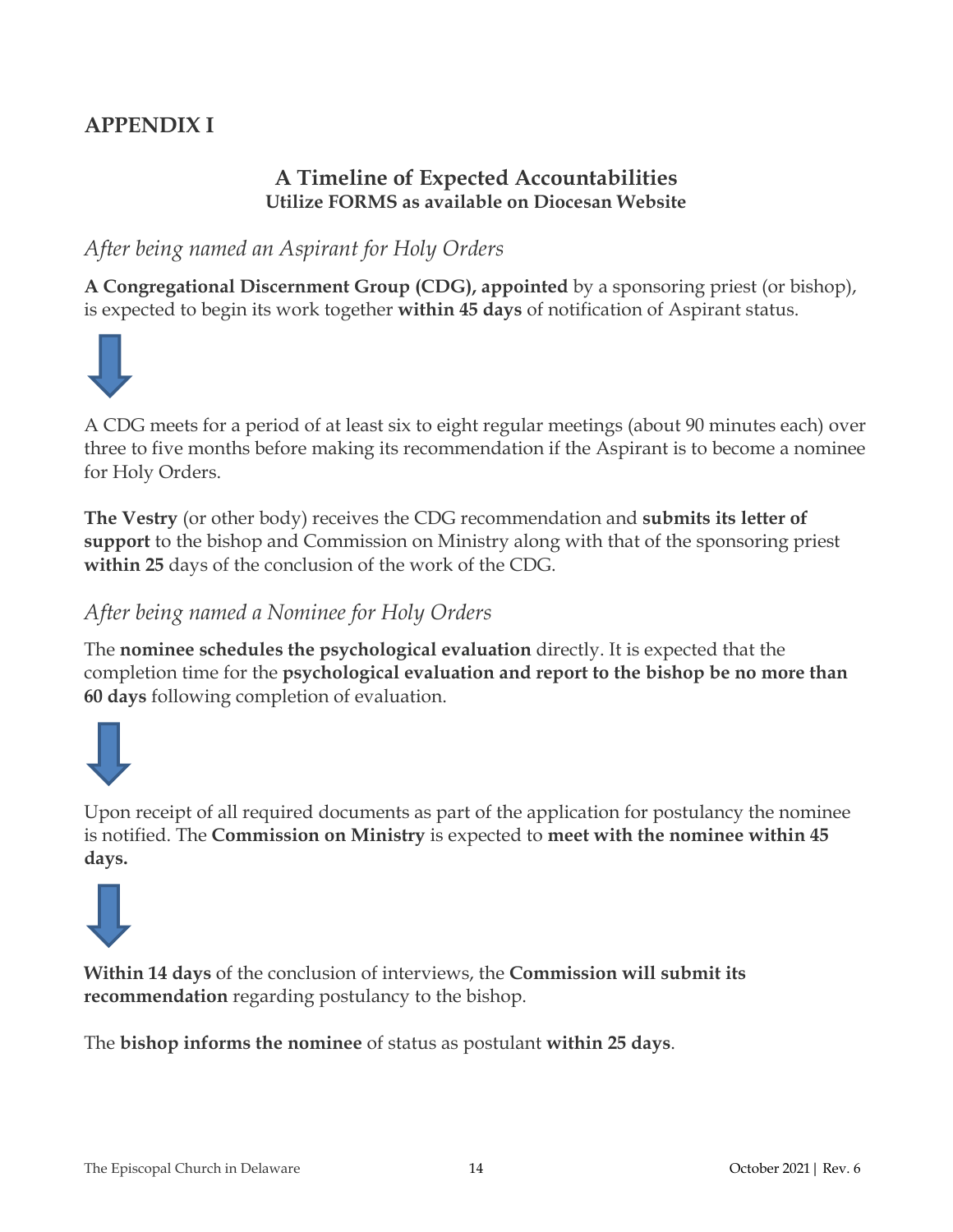

# *The Postulant moves toward Candidacy*

The Postulant is notified of receipt of all required documents. The **Commission on Ministry** is expected to **meet the postulant within 30 days** in person or via Zoom. The Commission may meet with the postulant on more than one occasion. The **Commission submits documentation of its recommendation to the bishop within 14 days** of completing its interviews.



## *The Standing Committee acts on status of Candidacy*

The **Standing Committee** of the diocese now **meets the postulant within 60 days of the COM's recommendation**. The **Standing Committee acts** on whether to affirm the postulant as having met all requirements to become candidate **at said meeting** and the **postulant is informed in writing within 10 days on status as candidate.**



### *Candidate applies for ordination as Deacon*

The **Standing Committee meets** with **the Candidate within 60 days** of receipt of all documentation. The **Standing Committee acts** on whether to affirm the candidate as having met all requirements for ordination and informs the bishop at said meeting. The **candidate is informed in writing within 10 days** on approval for ordination.



# *Transitional Deacon applies for ordination to the Priesthood*

The Commission *may* interview the deacon **within 25 days** of application. **Within 60 days** of receipt of all documentation, **the Standing Committee meets with the candidate** and acts on whether to affirm all requirements for ordination have been met by the deacon and informs the bishop at said meeting. The **candidate is informed in writing within 10 days** on approval for ordination.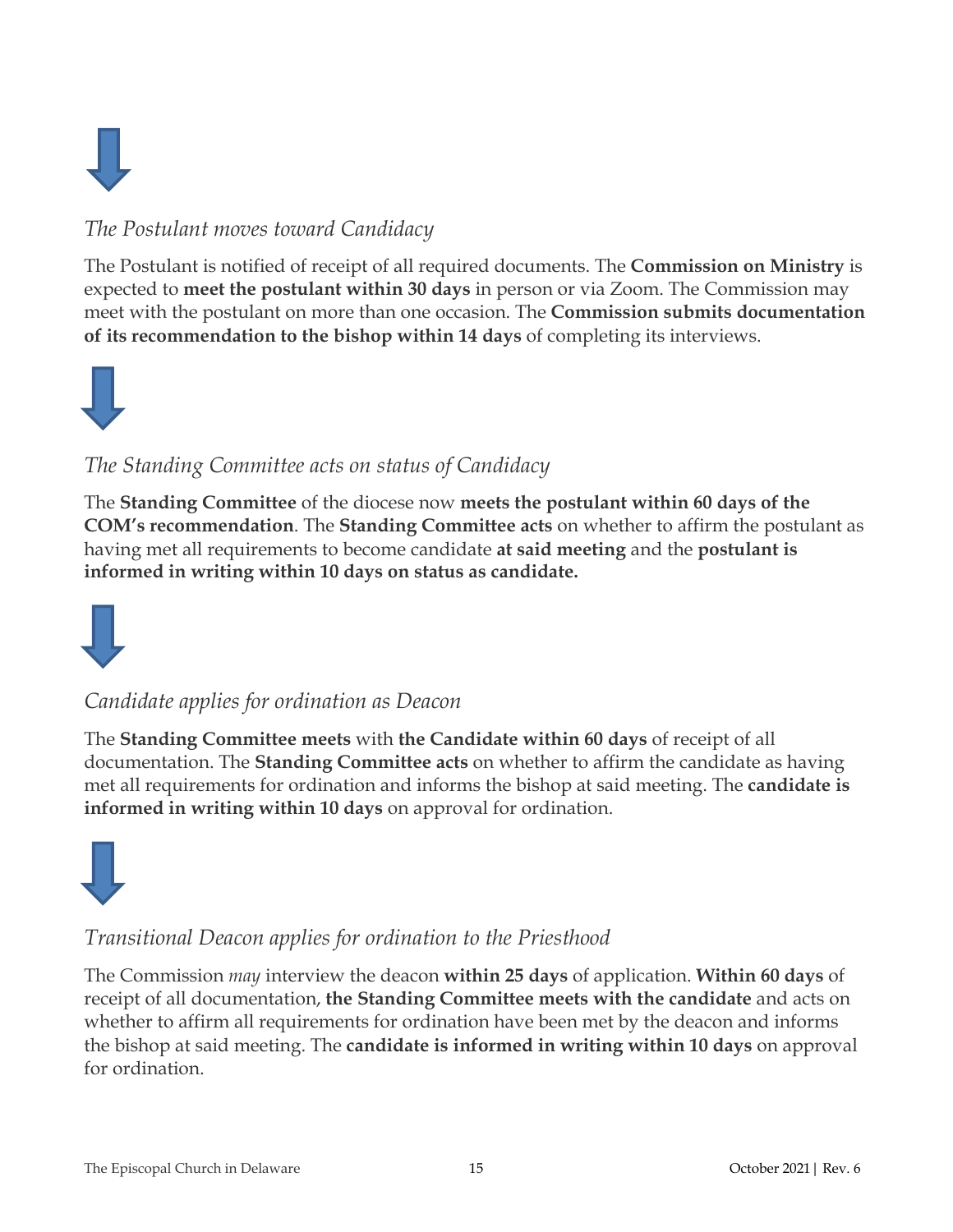# **APPENDIX II**

## **Sustaining Yourself**

The hope is that your time of formation for ordination will deepen your relationship with God and your sense of God's presence in your life. Most people, however, feel frustrated, at least occasionally, by the various requirements and challenges of the process. With this challenge in mind, we ask you to maintain regular spiritual disciplines and to sustain your relationship with God in the following ways.

#### I. Keep up a Regular Discipline of Prayer

As you know, regular prayer is an integral part of discernment. Because each person encounters God in a different way, use whatever method or discipline works best for you.

II. Meet with your Spiritual Director

If you do not already have a spiritual director, find one. Meeting with your spiritual director on a regular basis is an integral way of remaining open to God and listening for the ways that God is working in your life. It is also recommended that you take one personal retreat each year.

#### **III. Consider Counseling or Coaching**

Take time to get to know yourself better through counseling or coaching. Are there past experiences from that impinge upon your well-being? Do you know how you respond to distress and conflict? How can you build emotional resilience for the long term? Do you know the kind of a leader you are?

#### **IV. Take of your body**

Take care of your body and it will take care of you! Nothing new here, but all true. Attention to good diet, exercise and sleep pays dividends.

#### **V. Play**

Keep up your hobbies or start new ones. That ball game is important. The party with friends. The drive with the family, movie and game nights, stay-cations and vacations, music, and museums. Whatever it takes; whatever tickles your fancy.

#### **VI. Know your Team**

At the end of many books the author thanks a host of people, all who made it possible for the writer to succeed. They are often fun and interesting to read. Who is on your team helping you to author your formation? Name them; pray for them; ask them to pray for you. Talk with and listen to them. You matter to them.